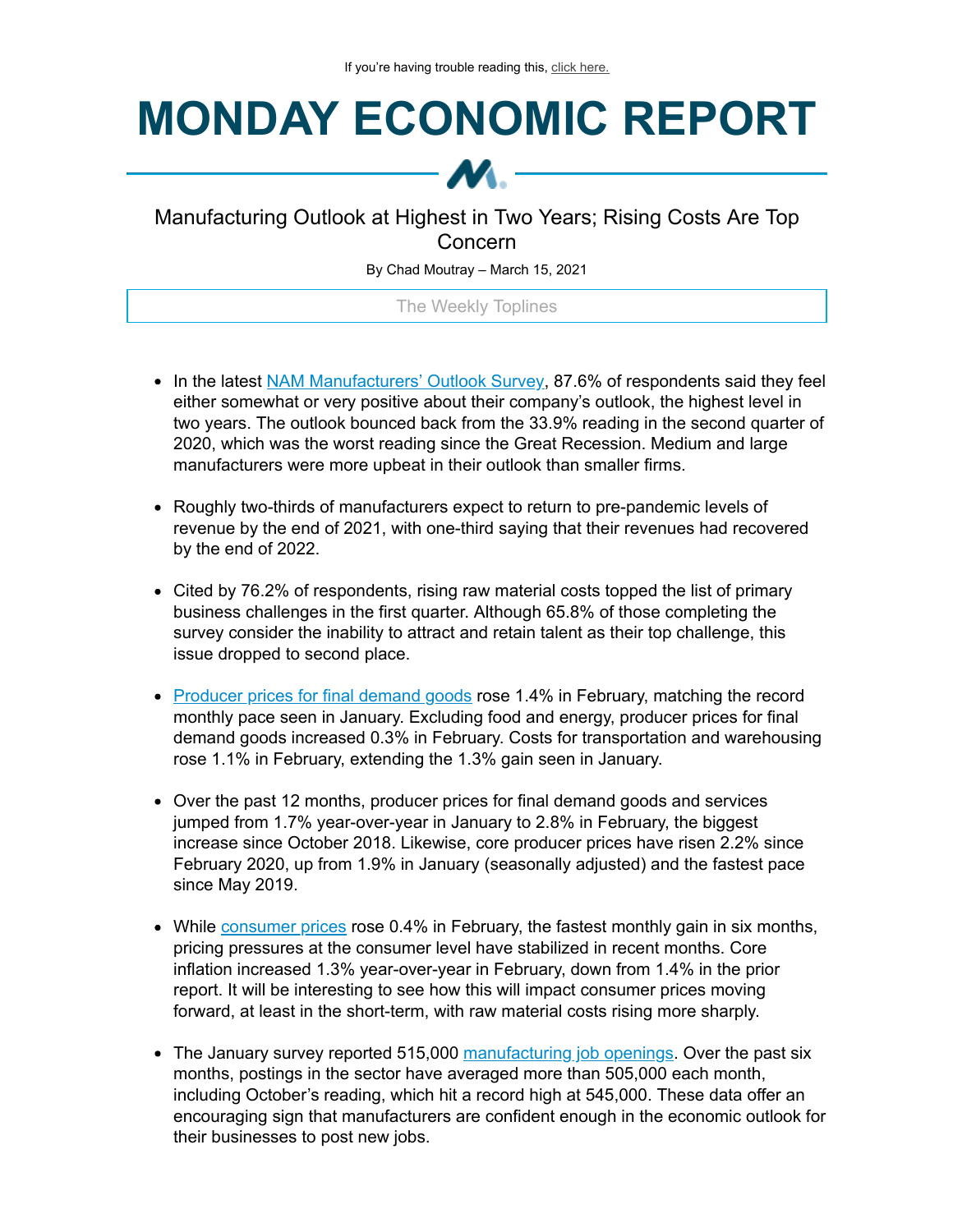- In the larger economy, nonfarm business job openings increased to 6,917,000 in January, a 12-month high and the best reading since the COVID-19 pandemic began. January's postings translate to 1.46 unemployed workers for every one job opening in the U.S. economy.
- Consumer [confidence](https://click.email.nam.org/?qs=cf1462add894476fae75e44db98c6bd2e96f001733657d22941aa94ceeeccf742cf5dccd8be1c9a87b7ab19364a332c70b2577799c34894a47edc25383d6e7f0) rose to a 12-month high, according to the University of Michigan and Thomson Reuters, buoyed by increased vaccinations and a stronger economic outlook.

## **NAM Manufacturers' Outlook Survey Primary Business Challenges**

(First Ouarter 2020)



Note: Respondents were able to check all that apply. Therefore, responses exceed 100 percent.

Economic Indicators

**Last Week's Indicators:** *(Summaries Appear Below)*

**Monday, March 8** *None*

**Tuesday, March 9** *NAM Manufacturers' Outlook Survey NFIB Small Business Survey*

**Wednesday, March 10** *Consumer Price Index*

**Thursday, March 11** *Job Openings and Labor Turnover Survey* **Monday, March 15** *NAHB Housing Market Index New York Fed Manufacturing Survey State Employment Report*

**Tuesday, March 16** *Industrial Production Retail Sales*

**Wednesday, March 17** *FOMC Monetary Policy Statement Housing Starts and Permits*

**Thursday, March 18** *Conference Board Leading Indicators*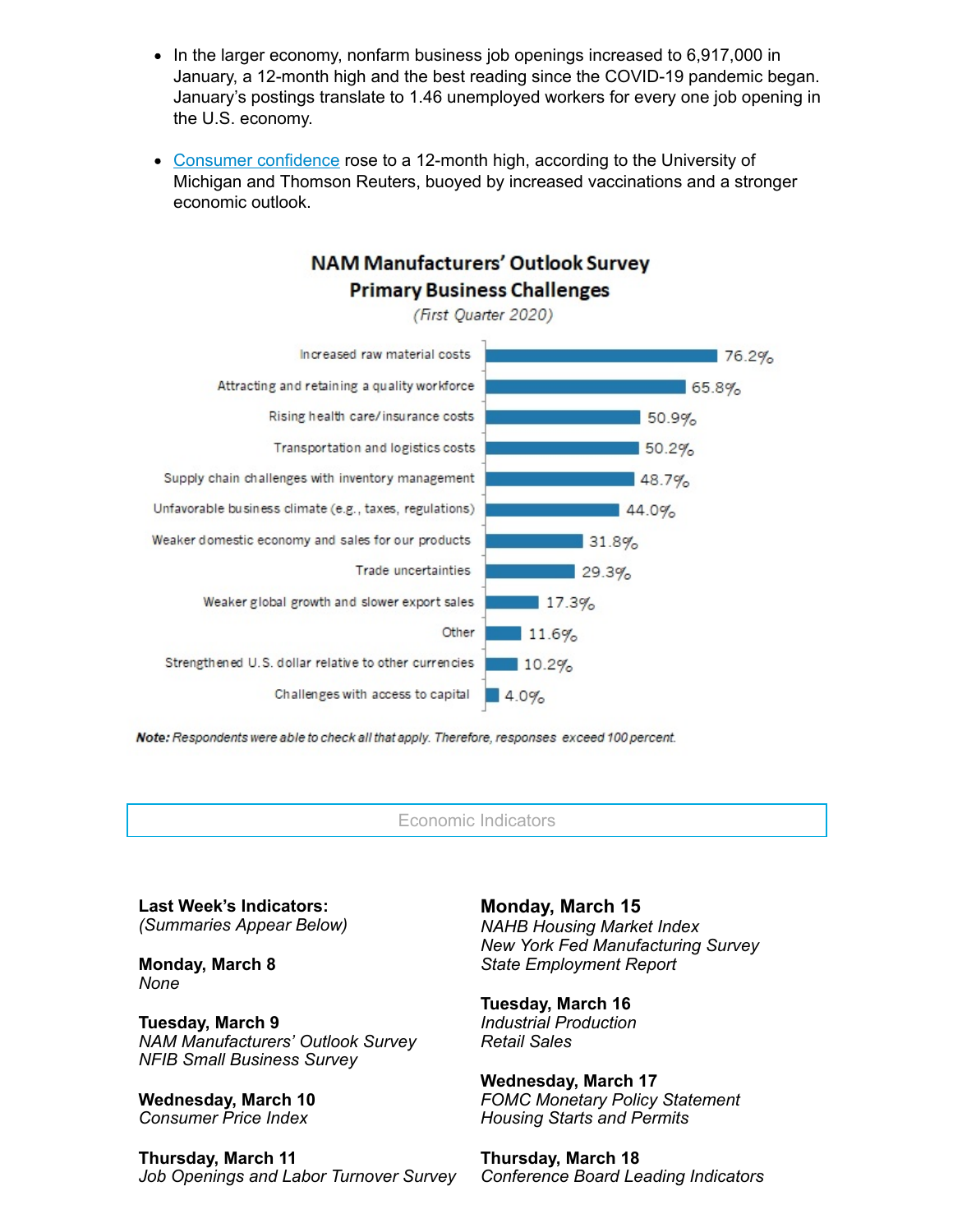*Philadelphia Fed Manufacturing Survey Weekly Initial Unemployment Claims*

**Friday, March 12** *Producer Price Index University of Michigan Consumer Sentiment None* **Friday, March 19**

Deeper Dive

**[Consumer](https://click.email.nam.org/?qs=cf1462add894476f1061966d06519775e8b9ab3cf1faead197ff14d1448b6e270ce948ae1d05344ffcd7ce572d788a0f3286c3eed72081e30604ffac955076cb) Price Index:** Consumer prices rose 0.4% in February, the fastest monthly gain in six months. Gasoline prices, which rose 6.4% in February, helped lift energy costs, which rose 3.9% for the month. Food prices increased 0.2% in February. Overall, food and energy prices were 3.6% and 2.4% higher than one year ago. Excluding food and energy, consumer prices edged up by 0.1% in February after being flat in the previous two months. The underlying data yielded mixed results. Prices for medical care and shelter increased in the latest data and buoyed the headline index. In contrast, costs for apparel, household furnishings and supplies, new and used vehicles and transportation services fell in February.

Over the past 12 months, the consumer price index has risen 1.7%, up from 1.4% in the previous release and the fastest rate since February 2020 (pre-pandemic). Meanwhile, core inflation (which excludes food and energy) increased by 1.3% yearover-year, down from 1.4% in the prior report. Overall, consumer prices have stabilized in recent months, particularly at the core level, despite the increase in costs seen in the top-line figure. Manufacturers continue to cite rising raw material costs as a concern. (See the NAM survey below.) It will be interesting to see how this will impact consumer prices moving forward, at least in the short-term.

**Job [Openings](https://click.email.nam.org/?qs=cf1462add894476f3a08d2a323a5bcecbcdc44eda8b0c15d6f9a85bd8c981f237d14bd1b536653397b6d3c11634a905b1450aca066645e7cef0ac66c7d4e8bf7) and Labor Turnover Survey:** The January survey reported 515,000 manufacturing job openings, up from 479,000 in December. Over the past six months, postings in the sector have averaged more than 505,000 each month, including October's reading, which hit a record high at 545,000. In the latest figures, job openings rose for both durable (up from 271,000 to 296,000) and nondurable goods (up from 209,000 to 219,000) firms. Overall, these data offer an encouraging sign that manufacturers are confident enough in the economic outlook for their businesses to post new jobs. These data also coincide with manufacturers' lingering challenges finding enough talent. (See the NAM outlook survey below.)

In the larger economy, nonfarm business job openings increased from 6,752,000 in December to 6,917,000 in January, a 12-month high and the best reading since the COVID-19 pandemic began. January postings reported 10,130,000 Americans unemployed, which translates to 1.46 unemployed workers for every one job opening in the U.S. economy, down from 1.59 in December. That figure peaked at 4.99 unemployed workers for every one job opening in April 2020, reflecting significant progress since then. At the same time, the labor market was very tight pre-pandemic, with just 0.82 unemployed workers for every one job opening in Feb. 2020.

In January, manufacturers hired 351,000 workers, softening for the second straight month for both durable and nondurable goods. At the same time, total separations also eased, down from 387,000 in December to 358,000 in January. Therefore, net hiring (or hiring minus separations) was -7,000 in January, the first decline in six months.

Layoffs in the manufacturing sector declined from 120,000 in December to 94,000 in January, the lowest reading since November 2019. Nonfarm business layoffs pulled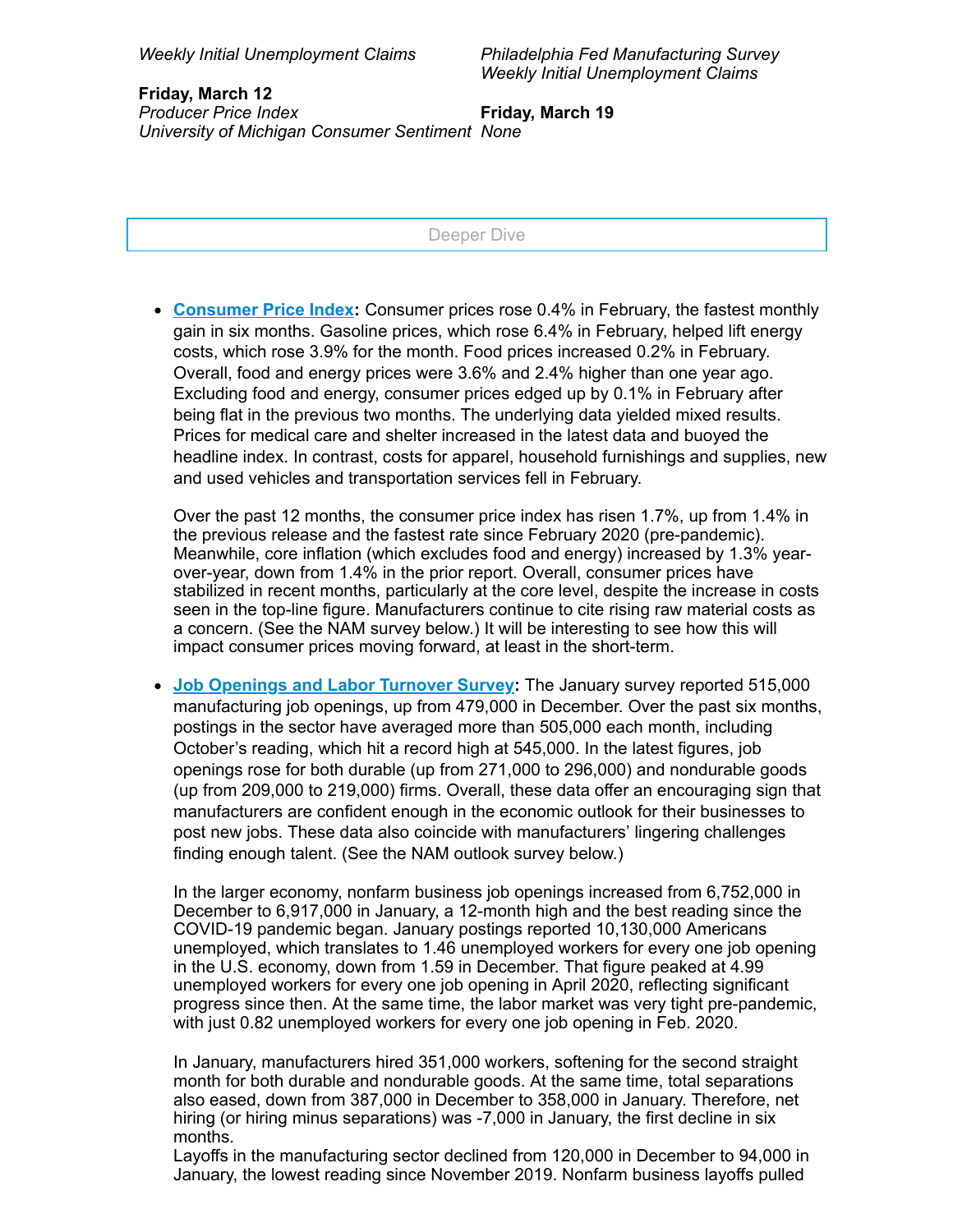back from 1,823,000 to 1,687,000, a four-month low.

**NAM [Manufacturers'](https://click.email.nam.org/?qs=cf1462add894476fea37a330c97bcf5427f9fb4956bd28658091575d52dd29807154e8a7360d1708cc0b5dcae6257baa8fc24a0af12774efb5ce85681f92e7c8) Outlook Survey:** In the latest release, 87.6% of respondents said they feel either somewhat or very positive about their company's outlook. It was the survey's third straight quarterly increase in optimism. The outlook bounced back from the 33.9% reading in the second quarter of 2020, which was the worst reading since the Great Recession. More importantly, these results suggest that manufacturers now have the most optimistic outlook in two years, since the first quarter of 2019. Medium and large manufacturers were more upbeat in their outlook than smaller firms.

Respondents were asked when they expect revenues to return to pre-pandemic levels. Nearly 33% said that their revenues had recovered by the end of 2020. An additional 6.3% reported their revenues will return to pre-pandemic levels by the end of the first quarter of 2021 (the current quarter). Overall, 67.6% of manufacturers completing this survey anticipate that their revenues will be back to pre-pandemic levels by the end of 2021, while 85.7% anticipate a return to pre-pandemic levels by the end of 2022.

Cited by 76.2% of respondents, rising raw material costs topped the list of primary business challenges in the first quarter. In addition, manufacturers predict 6.2% growth on average for input costs over the next 12 months, the fastest pace since the question was added to the survey in the second quarter of 2018. Respondents expect product prices to rise 3.9% between now and this time next year, a new record in the more than 23 years that this survey has existed.

Although 65.8% of those completing the survey consider the inability to attract and retain talent as their top challenge, this issue dropped to second place. This issue was the primary concern in 11 of the past 13 quarters prior to this release, speaking to the structural skills mismatches that many manufacturers face regarding employment. Other top worries include rising health care and insurance costs (50.9%), transportation and logistics costs (50.2%), supply chain challenges with inventory management (48.7%) and an unfavorable business climate, including taxes and regulations (44.0%). It was the highest reading for the business climate since the fourth quarter of 2017, or since Congress enacted tax reform.

**NFIB Small [Business](https://click.email.nam.org/?qs=cf1462add894476f106654a8637a4da2593a59c66365595e6bf54f200adbcd600f0a62bd4602b5691e49c78c5a9c54c9b81ee352ec404676b19963383c37d373) Survey:** The National Federation of Independent Business said that the Small Business Optimism Index ticked up from 95.0 in January to 95.8 in February. It was the third straight month with a reading below 100, traditionally the threshold indicating growth for small businesses. This reading suggests that small business owners remain anxious about the economy and political landscape. Indeed, the percentage of respondents saying that the next three months would be a "good time to expand" dropped from 8% to 6%, the lowest level since May 2020. The net percentage expecting greater sales over the next three months declined from -6% to -8%, a reading not seen since August 2011.

On the other hand, strength in the labor market data would seem to indicate greater optimism than the headline index might suggest. For instance, the percentage of respondents planning to increase hiring over the next three months inched up from 17% to 18%. The percentage suggesting they had job openings they were unable to fill jumped from 33% to 40%, a new record. Respondents once again cited difficulties in obtaining enough labor as the top "single most important problem," followed by concerns with taxes and government regulations.

Regarding capital spending, 57% of small firms have made an investment over the past six months, up from 55% in the previous survey and the best reading since March 2020. The percentage of respondents planning to make a capital investment over the next three to six months edged up from 22% to 23%.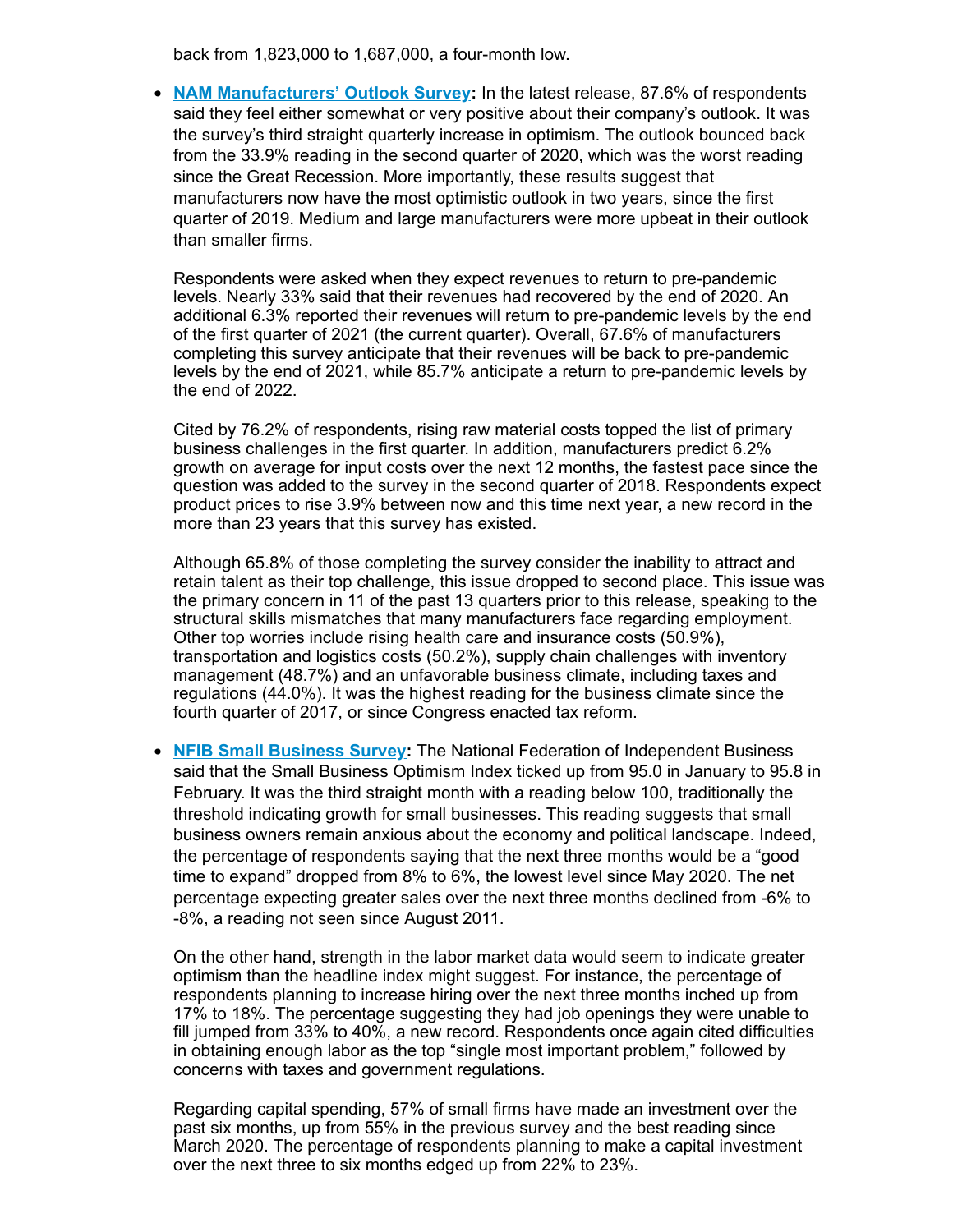**[Producer](https://click.email.nam.org/?qs=cf1462add894476f896d3e6d4ae3984f17286dc84781e013cb84c1c80e1df7d736721b5037bf1e667ceea59ad9a9dde4dd6653629b36d1a98aa1753ca4ed6f3e) Price Index:** Producer prices for final demand goods and services rose 0.5% in February, slowing from the 1.3% gain seen in January, which was the largest monthly gain since the series began in December 2009. Yet, producer prices for final demand goods rose 1.4% in February, matching the record monthly pace seen in January. Energy prices soared 6.0% in February, extending the 4.9% and 5.1% increases in December and January, respectively. Food costs increased by 1.3% in February, a four-month high. Excluding food and energy, producer prices for final demand goods increased 0.3% in February, easing from the 0.8% rise seen in January.

At the same time, producer prices for final demand services edged up 0.1% for the month. Costs for transportation and warehousing rose 1.1% in February, extending the 1.3% gain seen in January.

Over the past 12 months, producer prices for final demand goods and services jumped from 1.7% year-over-year in January to 2.8% in February, the biggest increase since October 2018. Likewise, core producer prices have risen 2.2% since February 2020, up from 1.9% in January (seasonally adjusted) and the fastest pace since May 2019.

Manufacturing leaders continue to cite supply chain disruptions as a key challenge. With that in mind, the jump in raw material prices was not a surprise. Hopefully, these increases will be transitory and, at least for now, the Federal Reserve appears to be more focused on stimulating economic growth than on inflationary worries. Still, manufacturers say that rising raw material costs are their top concern right now. (See the NAM outlook information above.)

**University of Michigan [Consumer](https://click.email.nam.org/?qs=cf1462add894476fae75e44db98c6bd2e96f001733657d22941aa94ceeeccf742cf5dccd8be1c9a87b7ab19364a332c70b2577799c34894a47edc25383d6e7f0) Sentiment:** Consumer confidence rose from 76.8 in February, a 6-month low, to 83.0 in March, a 12-month high, according to preliminary data from the University of Michigan and Thomson Reuters. The release states, "Consumer sentiment rose in early March to its highest level in a year due to the growing number of vaccinations as well as the widely anticipated passage of Biden's relief measures." Encouragingly, the expectations for consumer spending over the next 12 months were also stronger, particularly for services, as Americans begin to contemplate a return to normal later this year.

Despite such gains, it is also clear that improvements have not been as broad-based as might be preferred, with many households continuing to worry about finances. In the February data, the University of Michigan noted that households with incomes below \$75,000 tended to be more concerned about economic prospects, for instance. Final data will be released on March 26.

**Weekly Initial [Unemployment](https://click.email.nam.org/?qs=cf1462add894476f296775a9b4b27f3678665c6b45169120a65efc8278d5c595842f62ddcb3282ddced4c223d0b737179a60fb4cbaa1f857ba4a8ec8a41b46ef) Claims:** Initial unemployment claims totaled 712,000 for the week ending March 6, down from 754,000 for the week ending Feb. 27 and the lowest since the week ending Nov. 7 (711,000). Meanwhile, continuing claims declined from 4,337,000 for the week ending Feb. 20 to 4,144,000 for the week ending Feb. 27. Although this figure represents the lowest level since the week ending March 21, 2020, it is still too high and consistent with 2.9% of the workforce.

At the same time, 20,116,302 Americans received some form of unemployment insurance benefit (including state and federal programs) for the week ending Feb. 20. That figure rose from 18,028,926 for the week ending Feb. 13 and reflects sizable increases in pandemic assistance claims.